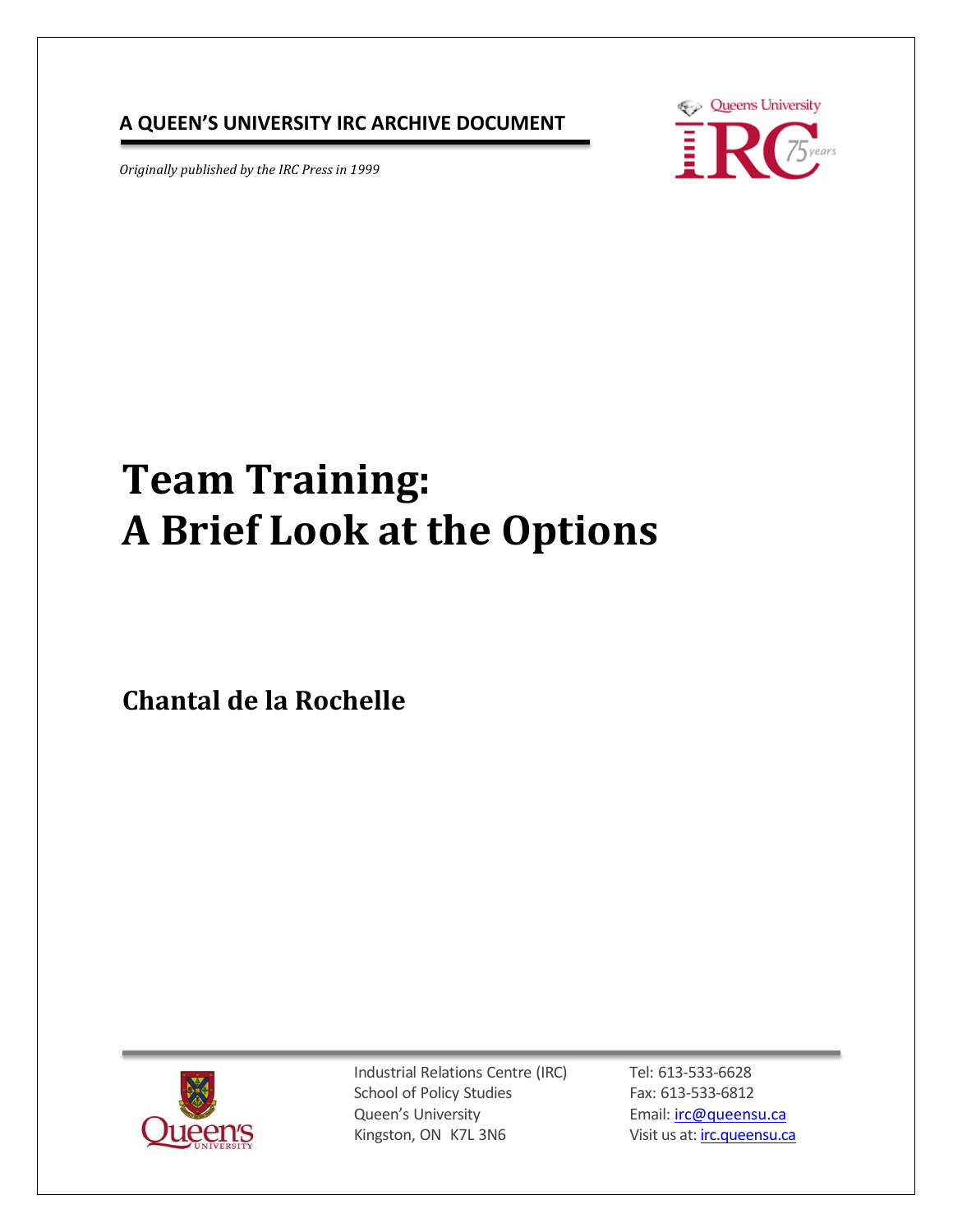# **Team Training: A Brief Look at the Options**

#### *Chantal de la Rochelle*

Training is increasingly being recognized as integral to the effectiveness and performance of teams and to the satisfaction of team members. While the methods of team training vary depending on the developmental stage of the team and the reason for the training, most team training falls within the following types: in-house, off-site, simulation/role playing, peer-to-peer, and multi-team training, as well as self-directed learning.

# **In-house Training**

In-house training can be effective (Varney 1990, 125); managers can learn the skills to become facilitators and use them to train and coach their teams without the use of a third party. However, Varney also recommends that an external facilitator may be effective initially. Similarly, Harrington-Mackin agrees that in-house training can be effective, especially 'for mid-sized organizations that cannot afford outside professional training for all levels of employees and that do not have an in-house training staff, and for people who enjoy being trained by their peers who can relate to their needs and concerns' (1994, 155). However, Harrington-Mackin argues that before conducting any training session, in-house trainers should themselves be trained on: adult learning theory; training design and content; presentation skills; and how to handle specific difficult situations.

# **Off-site Training**

A popular type of team training is off-site training conducted by a facilitator. In this type of training the facilitator aids the team in analyzing problems and developing action plans (Varney 1990, 126).

# **Simulation/Role Playing Activities**

Often linked to off-site training are simulation/ role playing team activities. Similarly, Fossum (1990, 142) agrees that off-site training is a key development for team building especially for management and executive training. One example of off-site team training involves role playing in a simulated company. In such an activity participants are given structured information about a company and they need to make decisions and take action to respond to the situation and solve problems (Fossum 1990, 142). The participants then apply what they have learned to a second role playing simulation, after they receive feedback from the trainers. Another example of off-site training involves wilderness training. Fossum (1990, 143) describes such training as one where teams go into the wilderness where they confront challenges with the aid of trainers. Such activities may include mountain climbing, rappelling off cliffs, etc. These activities initiate team building because the participants must work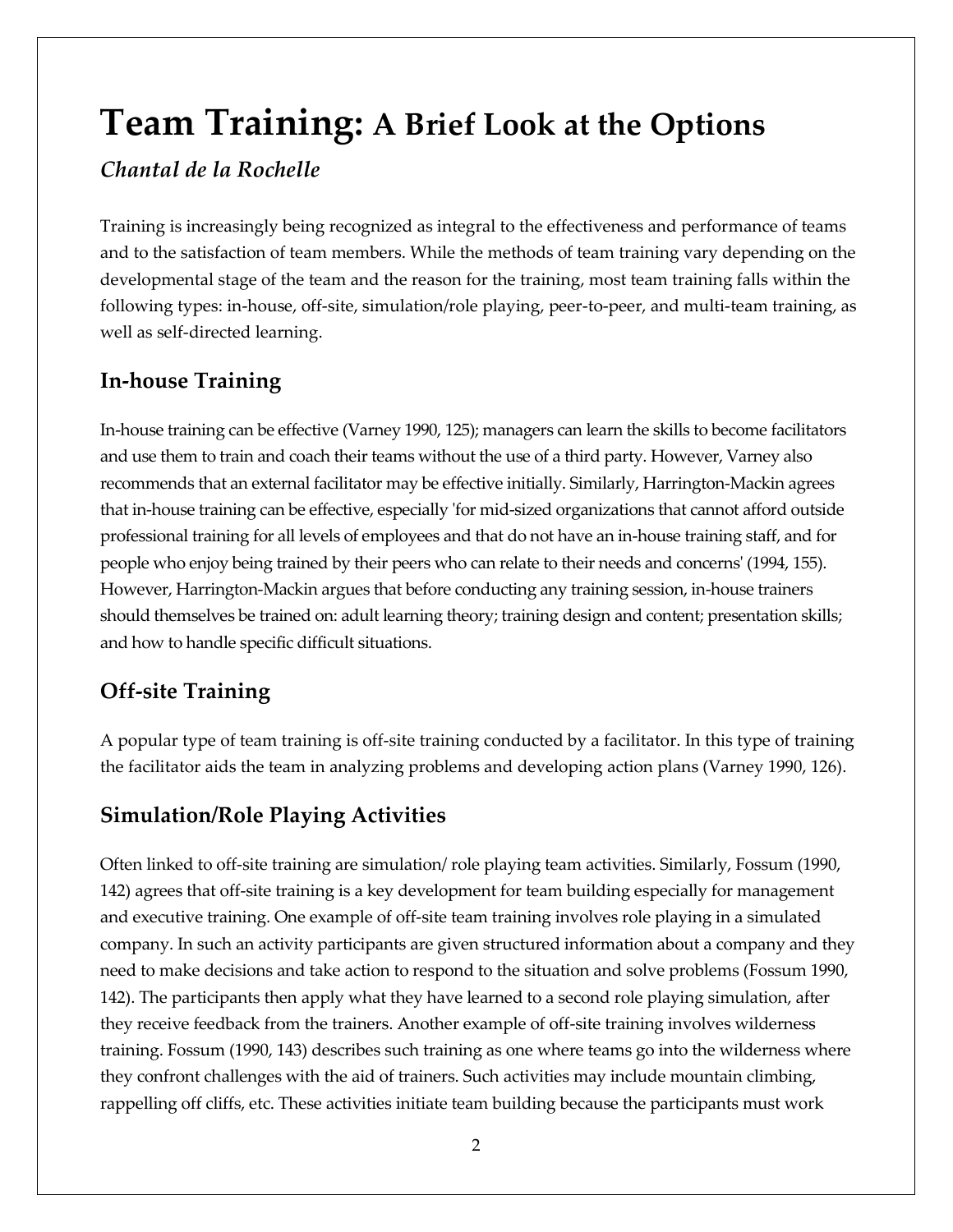together as a team to overcome obstacles. It is argued that if a team learns to work together on such physical tasks, that learning will be transferred to their work situation (Fossum 1990, 143).

#### **Peer-to-peer Training**

Peer-to-peer training is a type of team learning and teambuilding. Peer-to-peer training within an organization is developed by first training a few key employees on how to become facilitators. Then these employees train their peers and so on. Depending on the subject matter of the training, videos may accompany the trained facilitator to help in explaining technical issues. The important aspect of this training is to get peers to train each other, to facilitate each other's development, to eventually lead to cross-functional brainstorming and the exploration and exchange of ideas. Cusimano (1996, 32) proposes to begin peer-to-peer training within an organization at the management level, because once managers have experienced the power of such training and its effectiveness, it becomes a driving force within the organization. The following is an example of anecdotal evidence that supports the impact of peer-to-peer learning:

At Orkin Exterminating Company, 24 sales managers were trained to be facilitators in a three-day seminar. Then, they trained 2,000 sales representatives. Larry Spruill, vice-president of sales, says that the training led to a 10 percent improvement in sales-staff retention, number of contracts, and sales closing. (Cusimano 1996, 32)

### **Multi-team Training**

Multi-team training is the gathering of several teams from the same organization in a conferencelike setting, where there are general training sessions given collectively to all the teams and then the teams break up into their separate teams to practice the development of the new skills presented (Varney 1990, 126). Varney suggests that multi-team training within an organization can be effective because 'the collective training can promote mutual understanding, a shared vocabulary, and a common direction, thereby enhancing and reinforcing the culture when teams return to their work environment' (1990, 127). Furthermore, he argues that it demonstrates to the employees the strong commitment the organization has to aid the employees in improving their performance as teams.

# **Self-directed Learning**

Self-directed learning is another method of training for teams. Hatcher defines self-directed learning as 'a process in which trainees take responsibility for their own learning, including diagnosing needs, developing objectives, designing learning experiences, finding resources, and evaluating learning outcomes' (1997, 36). In the context of a team, self-directed learning is built into the team process with a series of learning objectives that are performed by the team. This method of team learning is believed to enhance the acquisition of skills, as well as strengthen the team. Although